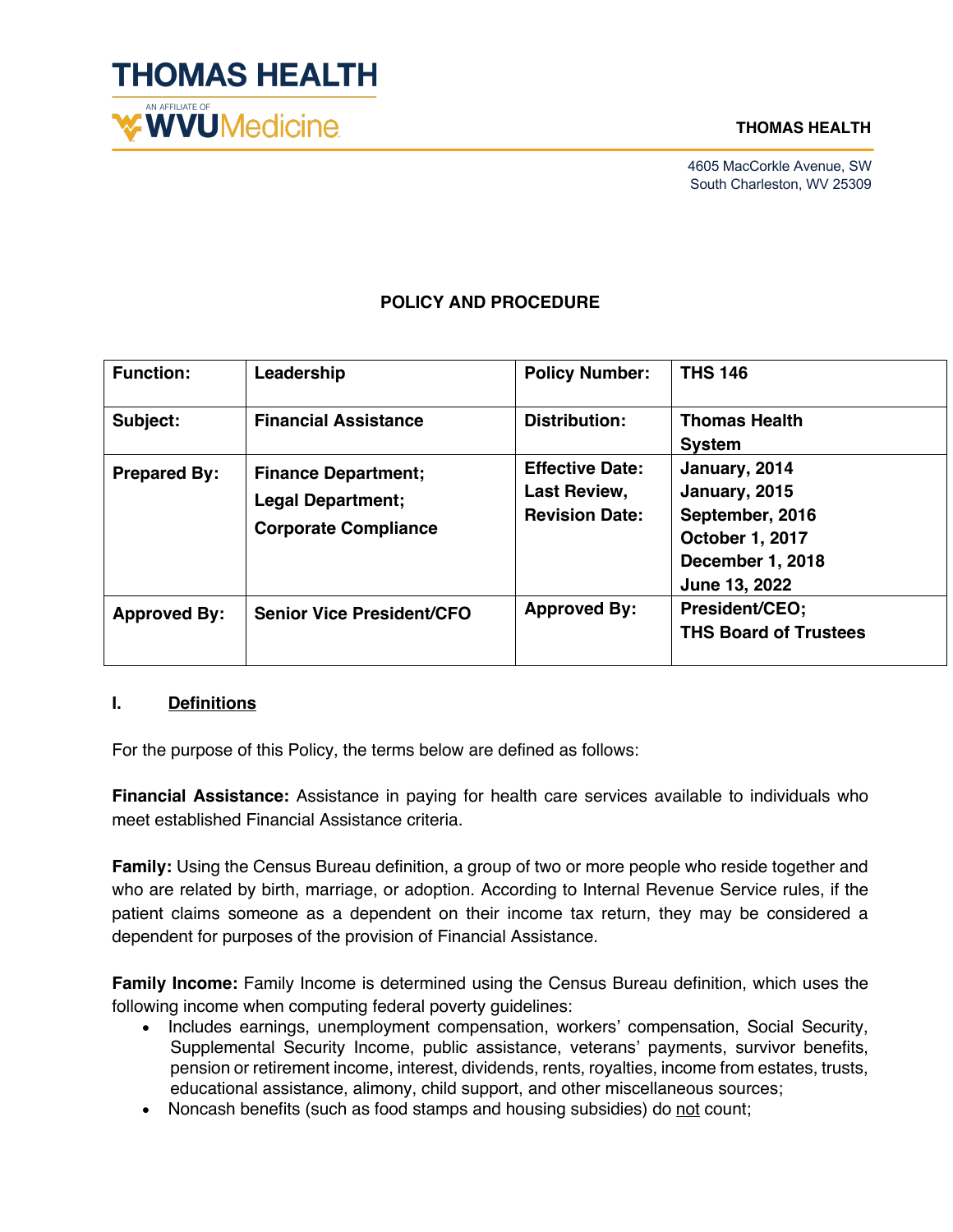- Determined on a before-tax basis;
- If a person lives with a family member who can claim the patient as a dependent and supplies 50% or more of the patient's financial care, this would be included. (Non-relatives, such as housemates, do not count).
- Includes money received for a dependent, or money earned by a dependent over 18 years old and working.

**Financially Indigent:** Family Income is less than or equal to 200% of the poverty guidelines updated annually in the Federal Register by the U.S. Department of Health and Human Services ("Federal Poverty Guidelines") will be eligible for an adjustment of 100% as charity care. Applicants with an income level between 201% and 320% will be reviewed individually and a portion of the outstanding balance adjusted off as charity care based on the following adjustment table:

| Income Level (% of Poverty Guidelines) | <b>Patient Responsibility</b> |
|----------------------------------------|-------------------------------|
| $0\% - 200\%$                          | $0\%$                         |
| 201% - 220%                            | 5%                            |
| 221% - 240%                            | 10%                           |
| 241% - 260%                            | 15%                           |
| 261% - 280%                            | 20%                           |
| 281% - 300%                            | 25%                           |
| $301\% - 320\%$                        | 30%                           |

Discounts are also available for patients who are facing catastrophic costs associated with their medical care. Catastrophic costs occur when a patient's medical expenses for an episode exceeds 20% of their annual income. In these cases, patient's copays and deductibles may also be included in this discount. Catastrophic costs or conditions occur when there is a loss of employment, death of a primary wage earner, excessive medical expenses or other unfortunate events. Medical indigence/ catastrophic circumstances will be evaluated on a case-by-case basis that includes a review of the patient's income, expenses and assets.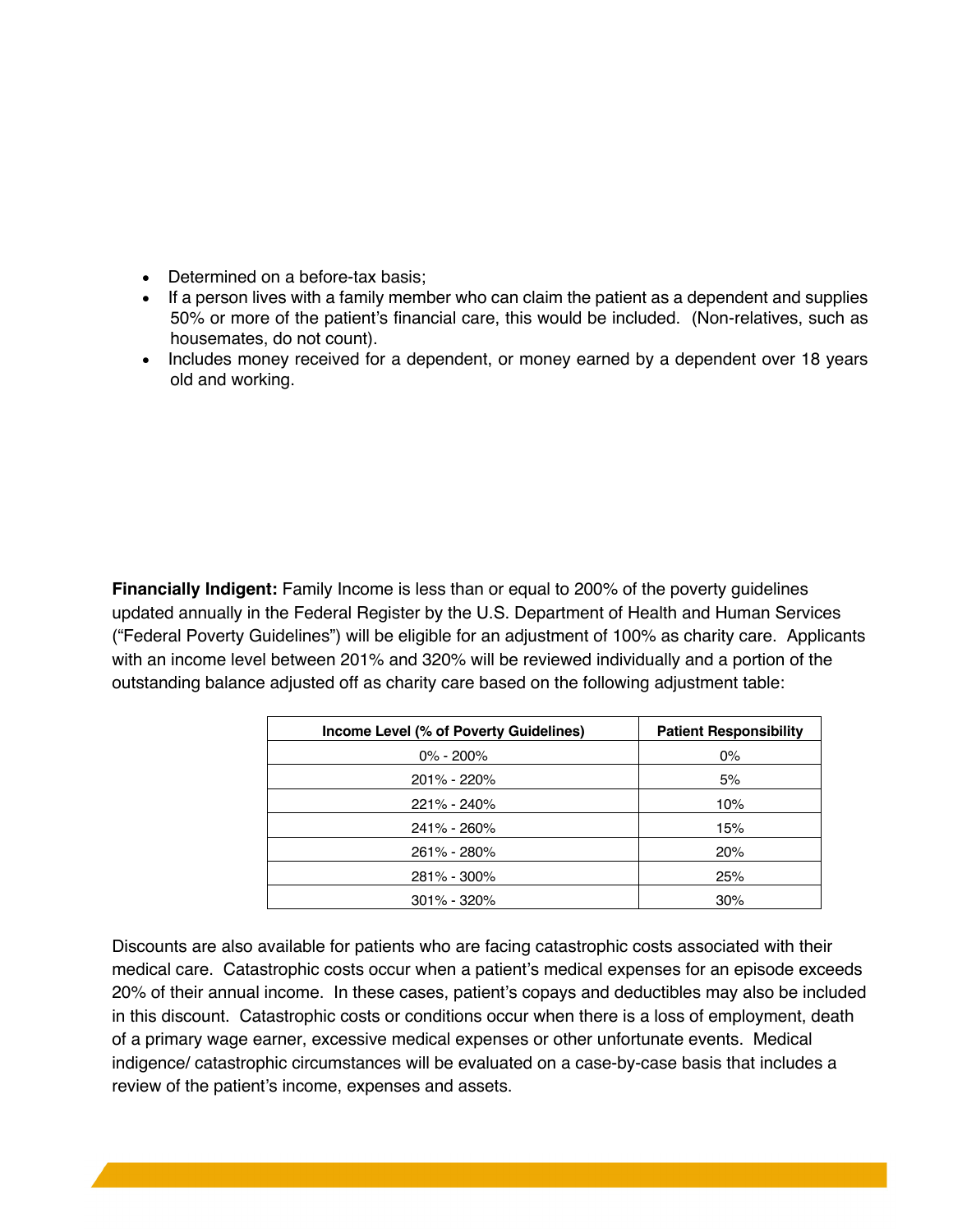**Gross Charges:** The total charges at the organization's full established rates for the provision of patient care services before deductions from revenues are applied.

**Thomas Health System:** Includes Thomas Memorial Hospital, Saint Francis Hospital, and THS Physician Partners.

## **II. Policy**

Consistent with its mission to deliver compassionate, high quality, affordable healthcare services and to advocate for those who are poor and/or disenfranchised, Thomas Health System is committed to providing without discrimination, emergency and medically necessary care to individuals regardless of their ability to pay.

Financial Assistance is available to individuals who have healthcare needs and reside in West Virginia, are Financially Indigent, ineligible for a government program, and are otherwise unable to pay for medically necessary or emergency care. Financial Assistance is not considered to be a substitute for personal responsibility. Patients are expected to cooperate with Thomas Health System procedures for obtaining Financial Assistance or other forms of payment and to contribute to the cost of their care based on their individual ability to pay. Individuals with the financial capacity to purchase health insurance shall be encouraged to do so, as a means of assuring access to health care services, for their overall personal health, and for the protection of their individual assets.

In order to manage its resources responsibly and to allow Thomas Health System to provide the appropriate level of assistance to the greatest number of persons in need, the following guidelines for the provision of patient Financial Assistance have been established.

**Who is eligible for Financial Assistance?** Financial Assistance of a 100% write-off is available to patients who meet the following criteria:

- the patient is Financially Indigent; and
- the patient resides in West Virginia.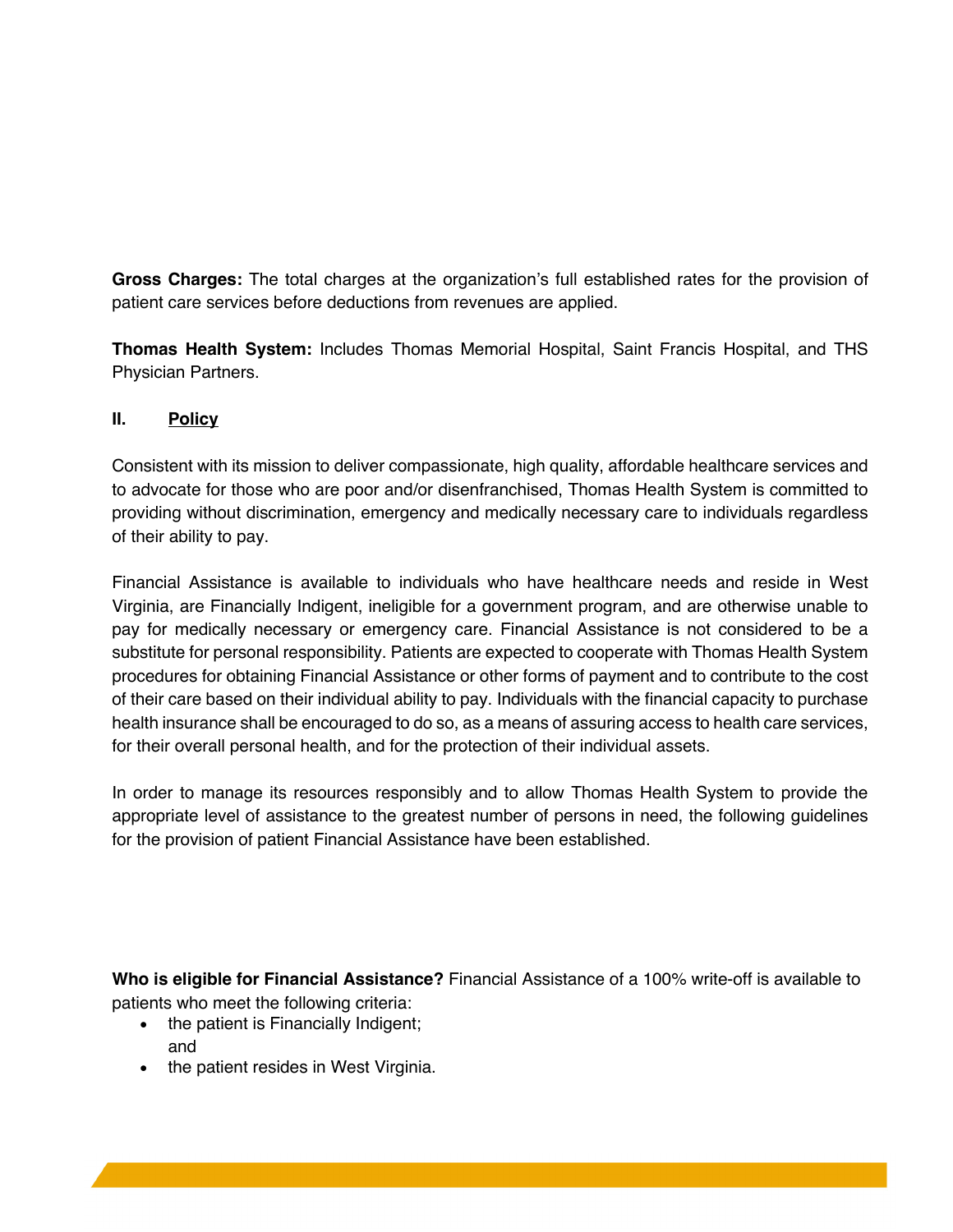Patients outside these guidelines may also be considered on an exception basis.

Patients may not be eligible for Financial Assistance if they are covered by a commercial company that:

- Does not have a contract with Thomas Health System and will not pay out-of-network benefits to Thomas Health System; or
- Does not authorize services to be rendered at Thomas Health System.

Prompt Pay Discount. Patients without health insurance or those who choose not to elect insurance billing, who do not qualify for charity discounting, and who pay in full prior to receiving services will be eligible for a 65% prompt pay discount. For medically urgent or emergency admissions where it is not practical to collect payment in advance of receiving services, the 65% prompt payment discount will be accepted for thirty (30) days following discharge. If actual billed charges exceed the estimated amount paid at the time of service, a 65% prompt-pay discount will be applied to the total charge amount. When actual charges exceed the amount originally estimated by the hospital, an effort will be made on a case-by-case basis to adjust the charges if requested by the patient. Charity discount and a prompt-pay discount cannot be combined together, nor combined with any other discount offered by the hospital or its affiliates. Discounting is not available for the services not covered under this policy.

**What is covered under Financial Assistance?** All emergency and medically necessary care is 100% covered. Once you are approved, you are covered for six (6) months.

**What is not covered under Financial Assistance?** The following are not covered by this policy:

- elective or cosmetic services
- surgical weight loss procedures
- sleep lab procedures
- elective sterilizations
- reversals of sterilizations
- services not considered medically necessary by most insurance companies

If a patient chooses to receive non-emergency, non-medically necessary, and/or elective care at Thomas Health System, even though they know the services will not be covered under insurance or are not eligible for Financial Assistance, the patient will be responsible for payment of the estimated amount of the claim in full prior to service.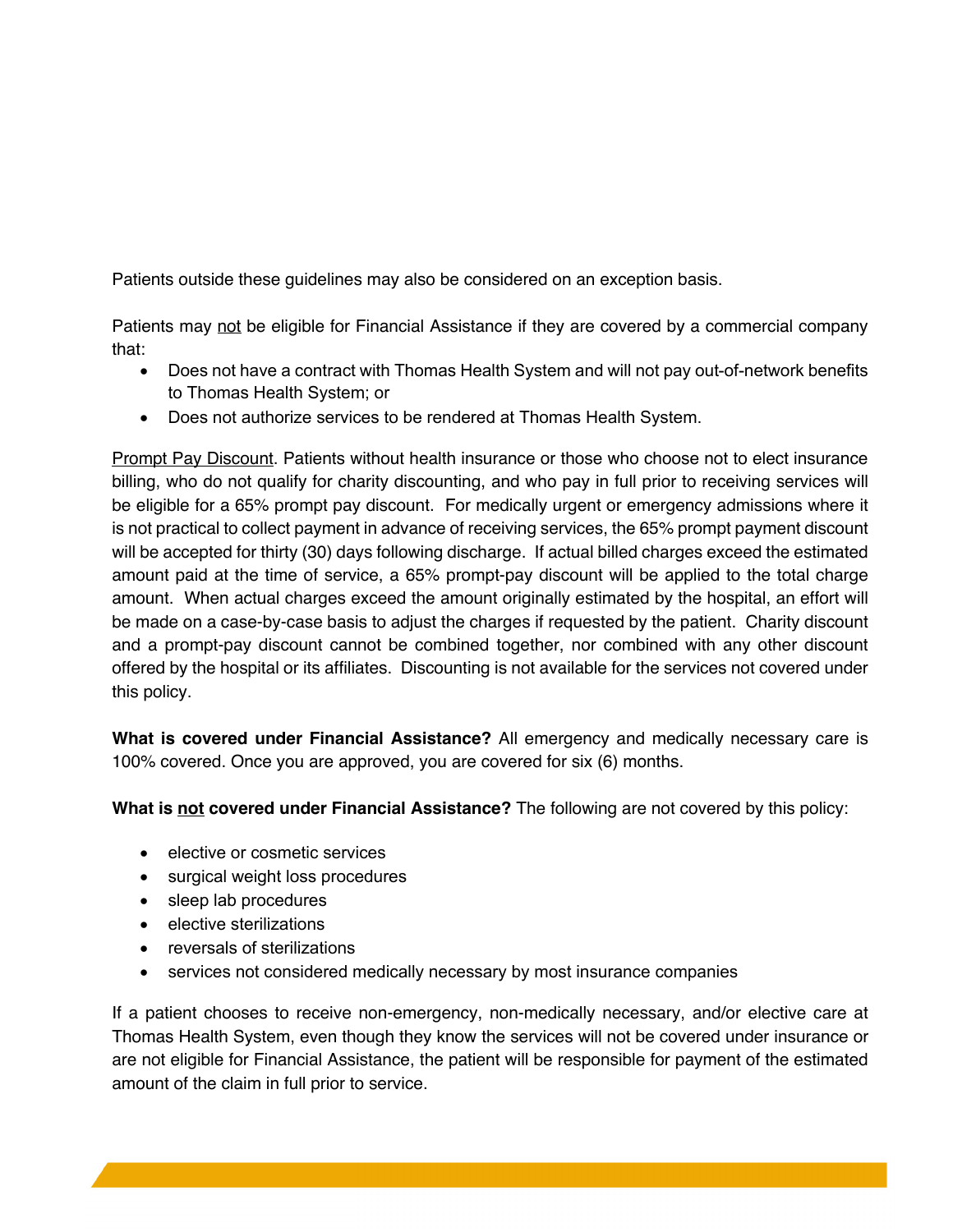**How do I apply for Financial Assistance?** If you feel you might be eligible for Financial Assistance, applications are available:

- On our website at www.thomashealth.org
- At each registration area at Thomas Memorial Hospital and Saint Francis Hospital
	- o THSPP patients will be directed to the hospital financial counselor
- By calling Customer Service. Thomas Memorial Hospital 304-766-3777 or Saint Francis Hospital 304-347-6688

Financial Advocates are available at each hospital to assist in the application process.

Patients may apply for Financial Assistance at any time when seeking medical care or at any time thereafter prior to final resolution of the patient's bill.

Please complete all sections of the application form, including a signature and the date, and assemble all required documentation prior to submitting your application. If you need help completing your application, please contact Thomas Memorial Hospital 304-766-3777 or Saint Francis Hospital 304- 347-6688, or visit a Financial Advocate at Thomas Memorial Hospital or Saint Francis Hospital. The office is open between 8 AM and 4 PM, Monday – Friday.

Completed applications should be mailed to Thomas Health System, Attention: Financial Advocate 4605 MacCorkle Ave. SW, South Charleston, WV 25309.

**Can a referral be made on my behalf for Financial Assistance?** Referral of patients for Financial Assistance may be made by any member of the Thomas Health System staff or medical staff, including physicians, nurses, financial advocates, social workers, case managers, chaplains, and religious sponsors. The patient or a family member, close friend, or associate of the patient, subject to applicable privacy laws, may make a request for Financial Assistance.

**Will I be notified about the availability of Financial Assistance?** Individuals will be notified about the Financial Assistance Policy within 120 days from the date the first "post-discharge" billing statement is provided to the patient, and in the case of an incomplete application, will be provided with information relevant to completing the application. Patients will have 240 days to submit a financial assistance application from the date that the first post-discharge billing statement for the care is provided.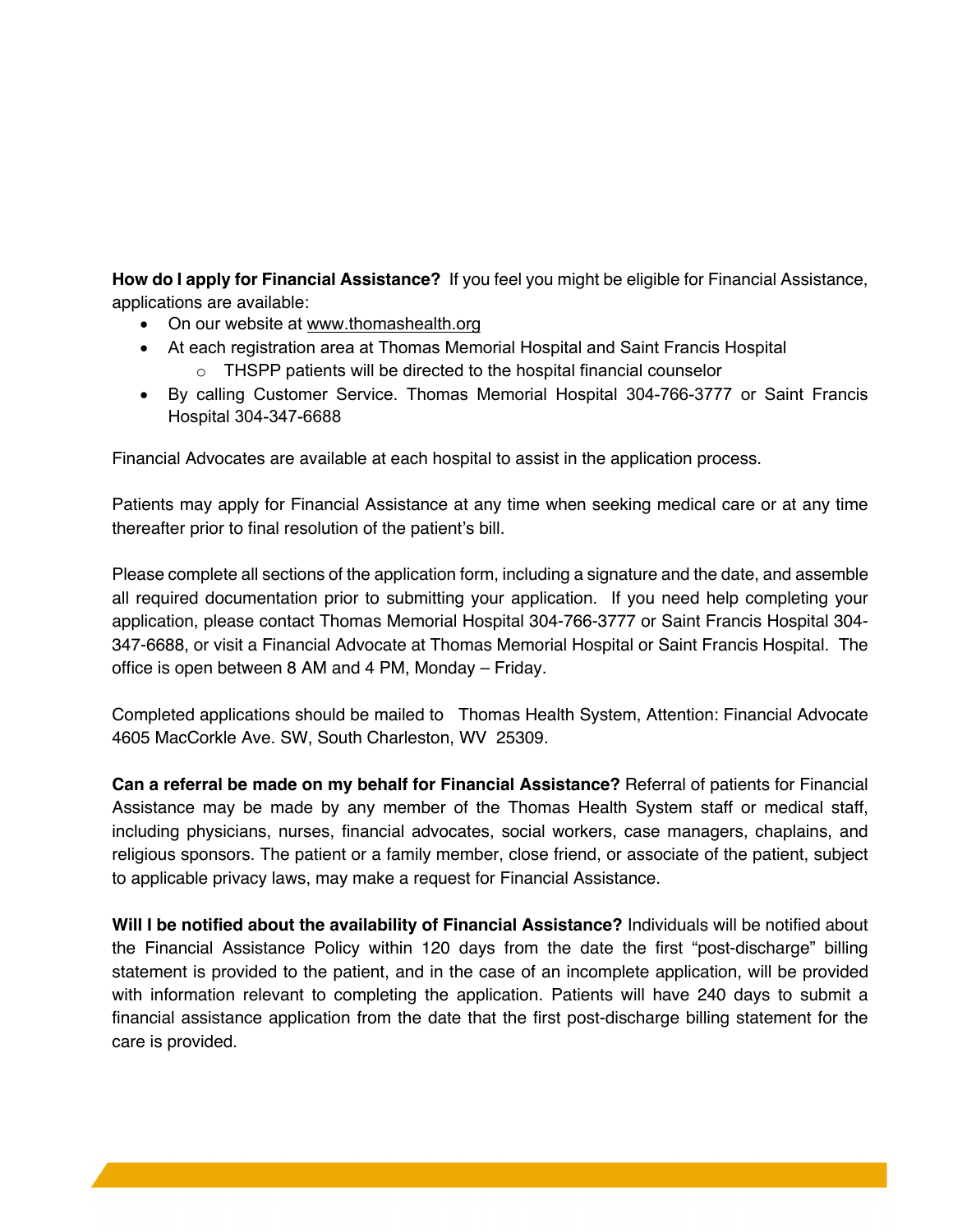**How does Thomas Health System determine whether I am eligible for Financial Assistance?** Eligibility for Financial Assistance will be considered for those individuals who reside in West Virginia, are Financially Indigent, ineligible for any government health care benefit program and who are unable to pay for their care, based upon a determination of financial need in accordance with this Policy. The granting of Financial Assistance eligibility shall be based on an individualized determination of financial need, and shall not take into account age, gender, race, social or immigrant status, sexual orientation or religious affiliation.

Eligibility for Financial Assistance will be determined in accordance with procedures that involve an individual assessment of financial need and include, but are not limited to:

- An application process, in which the patient or the patient's guarantor are required to cooperate and supply personal, financial and other information and documentation relevant to making a determination of financial need. This may include the most recent Federal Tax Return (1099/W2), bank statements (3 months), pay stubs (past 3 months), Social Security check or proof thereof, unemployment checks, workers compensation checks, child support (proof of paying child support), alimony, retirement, pension checks, most recent property taxes, investment and stock statements;
- Reasonable efforts by Thomas Health System to explore appropriate alternative sources of payment and coverage from public and private payment programs, and to assist patients to apply for such programs; and
- A review of the patient's outstanding accounts receivable for prior services rendered and the patient's payment history.

Uninsured patients must be screened for all other means of other third party coverage prior to a determination of eligibility for Financial Assistance.

An eligibility determination may be completed at any point in the collection cycle. Thomas Health System will provide, without discrimination or delay to inquire about the individual's method of payment or insurance coverage, care for emergency medical conditions to individuals regardless of their eligibility under this Policy. It is preferred but not required that a request for Financial Assistance and an eligibility determination occur prior to rendering of non-emergent medically necessary services.

Eligibility for Financial Assistance shall be re-evaluated if the last eligibility determination was completed more than six (6) months prior, or at any time additional information relevant to the Financial Assistance eligibility of the patient becomes known.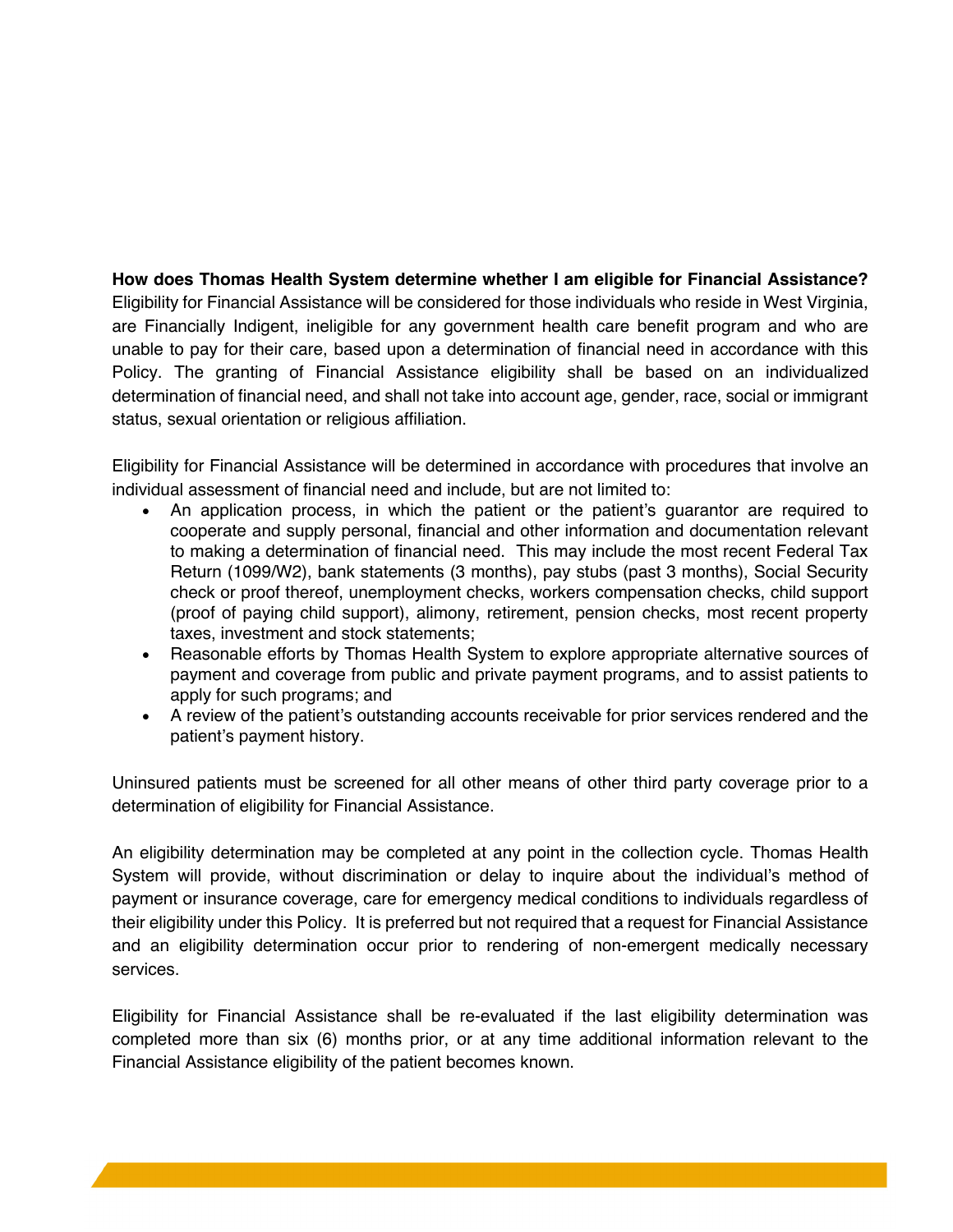Thomas Health System's values of human dignity and stewardship shall be reflected in the application process, the eligibility determination process, and granting of Financial Assistance.

Applications and requests for Financial Assistance shall be processed promptly and the financial advocate department shall make and document a determination of eligibility for approval by management and notify the patient or applicant of the determination in writing within 30 days of receipt of a completed application.

**Presumptive Financial Assistance Eligibility.** There are instances when a patient may appear eligible for Financial Assistance, but there is no Financial Assistance application on file due to a lack of supporting documentation. Often there is adequate information provided by the patient or through other sources, which could provide sufficient evidence to provide the patient with Financial Assistance. In the event there is no evidence to support a patient's eligibility for Financial Assistance, Thomas Health System could use outside agencies in determining estimated income amounts for the basis of determining eligibility for Financial Assistance. Presumptive eligibility may be determined on the basis of individual life circumstances that may include:

- 1. State-funded prescription programs;
- 2. Homeless or received care from a homeless clinic;
- 3. Participation in Women, Infants and Children programs (WIC);
- 4. Food stamp eligibility;
- 5. Eligibility for other state or local assistance programs that are unfunded (e.g., Medicaid spenddown);
- 6. Low income/subsidized housing is provided as a valid address; and
- 7. Patient is deceased with no known estate.

**Amounts Charged to Financial Assistance Eligible Patients.** Once Thomas Health System determines that a patient is eligible for Financial Assistance, that patient shall not receive any future bills based on undiscounted gross charges. The amount charged for emergency or other medically necessary care to a Financial Assistance eligible individual will not be more than the amounts generally billed to (received by either THS Physician Partners, Thomas Memorial or Saint Francis Hospital ) Medicare fee-for-service and commercially insured patients. The amounts generally billed are calculated using the "look-back" method based on actual past claims paid to THS Physician Partners, Thomas Memorial Hospital or Saint Francis Hospital, as applicable, in the prior fiscal year by Medicare fee-for-service together with all private health insurers. The amounts generally billed will be recalculated annually. If it is not known that a patient is eligible for Financial Assistance, usual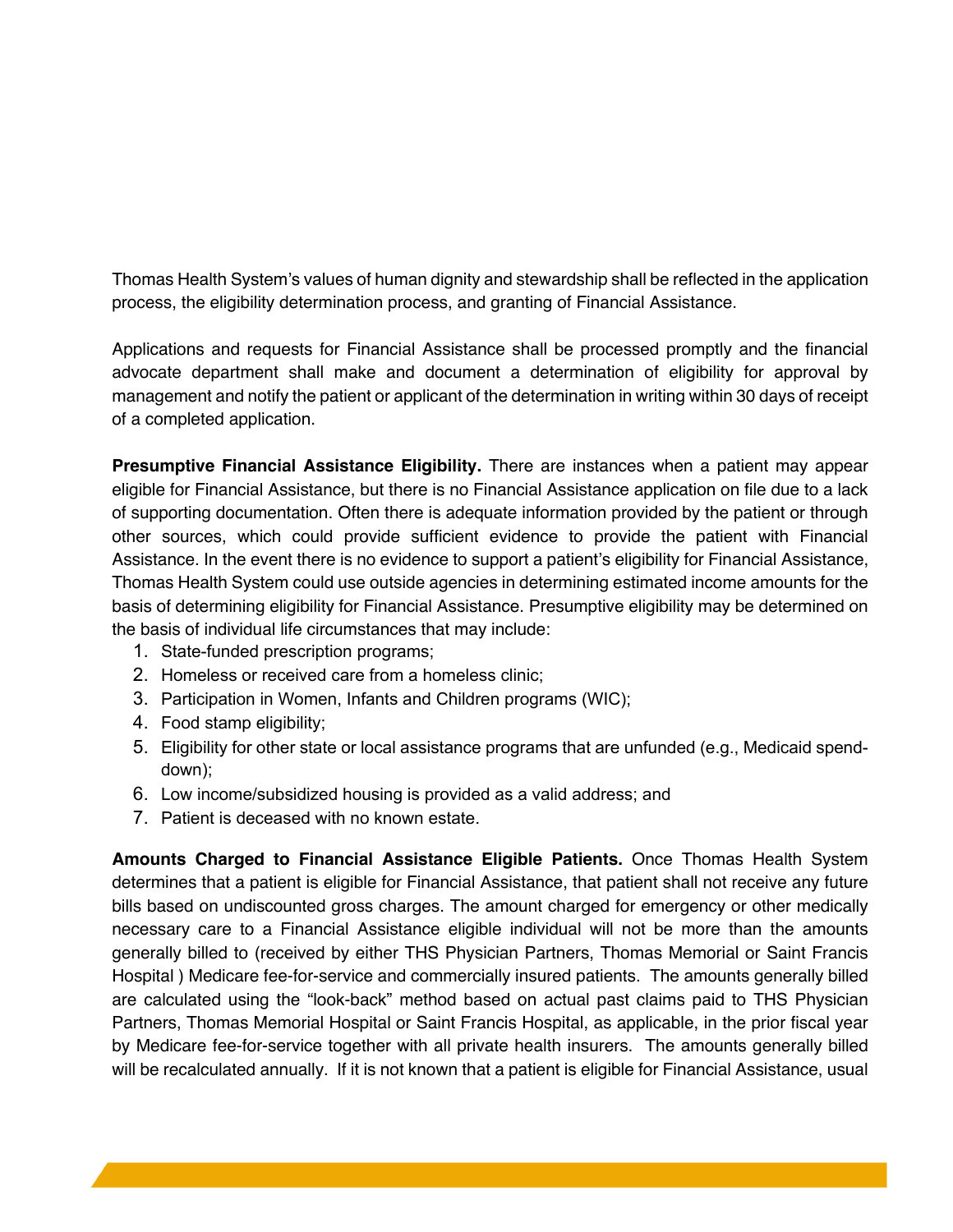charges will be billed and if it is later determined that the individual is eligible, any excess payments will be refunded.

**What billing and collection actions are taken in the event of non-payment?** Thomas Health System will not engage in extraordinary collection actions (actions requiring legal or judicial process) against an individual before it makes a reasonable effort to determine whether the individual is eligible for Financial Assistance. Reasonable efforts shall include:

- 1. Validating that the patient or responsible party owes the unpaid bills and that all sources of third-party payment have been identified and billed by the hospital;
- 2. Documentation that Thomas Health System has provided written notice regarding this Policy, identifying any extraordinary collection actions that Thomas Health System intends to initiate, and stating a deadline for initiation of the actions that is no earlier than 30 days from the date the written notice is provided and 120 after the first "post-discharge" billing statement is provided, as well as providing a plain language summary with the notice, and making a reasonable effort to orally notify the patient about this Policy and how the individual may obtain assistance with the application process;
- 3. Documentation that, in the event of an incomplete application, Thomas Health System provided written notice to the individual about how to complete the application, including a description of the outstanding documents or information required and contact information for submission, as well as providing a reasonable opportunity to complete the application;
- 4. Documentation that the patient or responsible party does not qualify for Financial Assistance on a presumptive basis;
- 5. Documentation that the patient or responsible party was offered a payment plan but has not honored the terms of that plan.

For patients that submit a Financial Assistance application, even if incomplete, any pending extraordinary collection actions will be suspended until Thomas Health System makes an eligibility determination.

For patients who are determined eligible for Financial Assistance, Thomas Health System will not impose wage garnishments or liens on primary residences, will not send unpaid bills to outside collection agencies, will cease all collection efforts, refund any amounts already paid, and take all reasonable measures to reverse any extraordinary collection actions already taken.

Patients who are not eligible for Financial Assistance but who are cooperating in good faith to resolve their Thomas Health System bills may be offered extended payment plans. Non-compliance with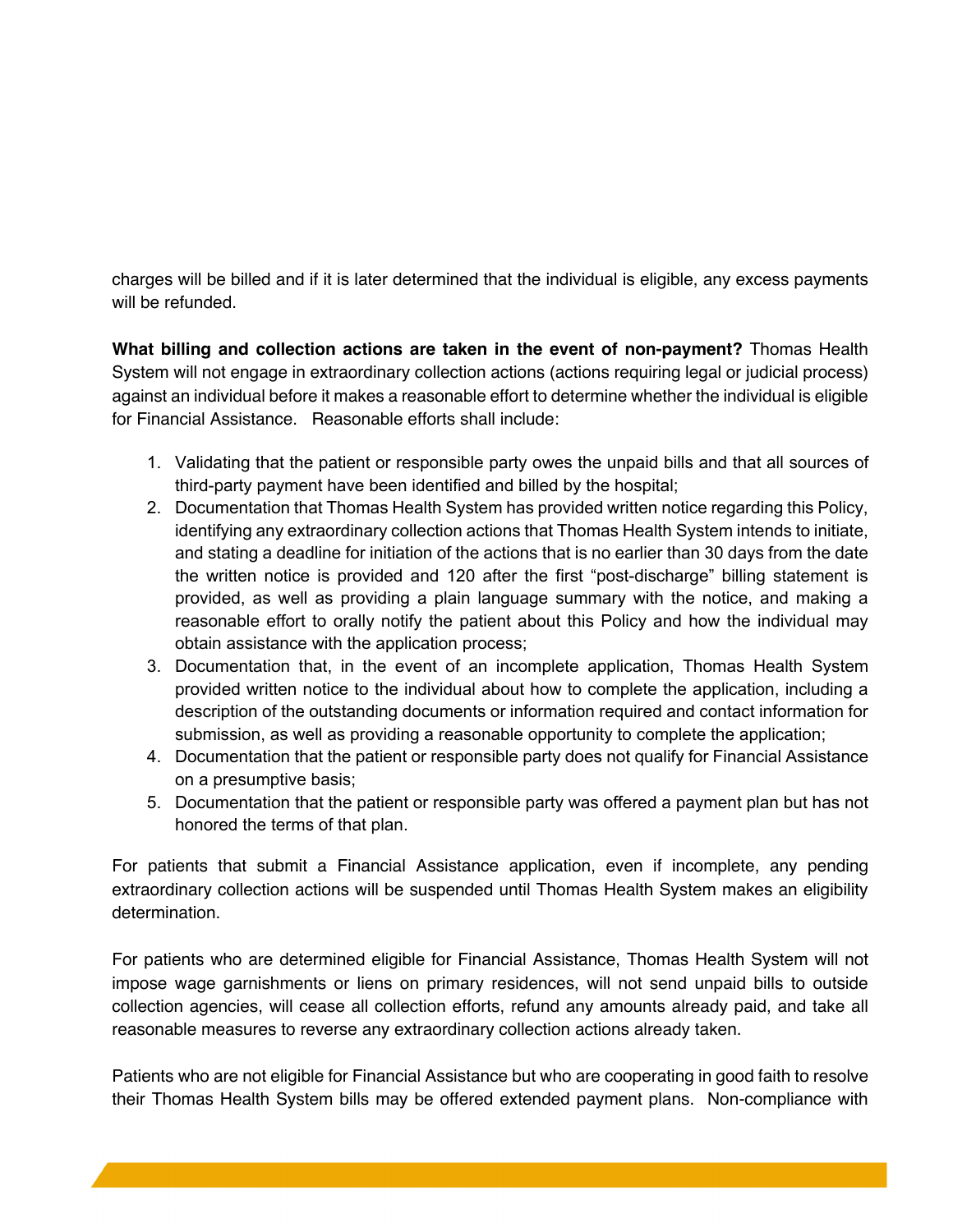established payment plans or continued non-payment without cooperation may result in further collection activities. These further collection efforts consist of statements, phone calls, and if the balance has not been resolved from within 120 days of the date the patient was notified of this Policy, placement at a collection agency or legal services may occur, which could include seeking wage garnishments or liens.

**Publicizing Financial Assistance Policy.** Thomas Health System will publicize this Financial Assistance Policy by:

- Making paper copies of this Policy, a plain language summary of this Policy, and the Financial Assistance application form available upon request, without charge, by mail and in public locations including emergency rooms and admission areas;
- Conspicuously displaying items like signs and brochures with general information about the availability of Financial Assistance in public areas of the facilities, including emergency rooms and admission areas;
- Notifying members of the community likely to need Financial Assistance of its availability by providing plain language summaries of the Policy for distribution at local agencies and nonprofit organizations that address the health needs of the community's low-income populations, along with instructions on how they may obtain more information;
- Posting this Policy, a plain language summary of this Policy, and the application form on the Thomas Health System website, so that these forms can be easily accessed, downloaded, viewed, and printed;
- Including the following language on all patient invoices and patient registration materials: "All or a portion of your bill may be eligible for forgiveness under our Financial Assistance Policy. For more information regarding Financial Assistance, please call 304-766-3777 for Thomas Memorial Hospital or 304-347-6688 for Saint Francis Hospital or visit our website at www.thomashealth.org; THS Physician Partner patient requesting Financial Assistance should contact the Financial Advocate at either Thomas Memorial Hospital or Saint Francis Hospital; and
- Offering a plain language summary of this Financial Assistance Policy and an application form during the registration process.

**Provider List**. The full Provider List is available on our website at www.thomashealth.org.

### **III. Procedures**

It is preferred but not required that an application or request for Financial Assistance and a determination of Financial Assistance eligibility occur prior to rendering of emergent, medical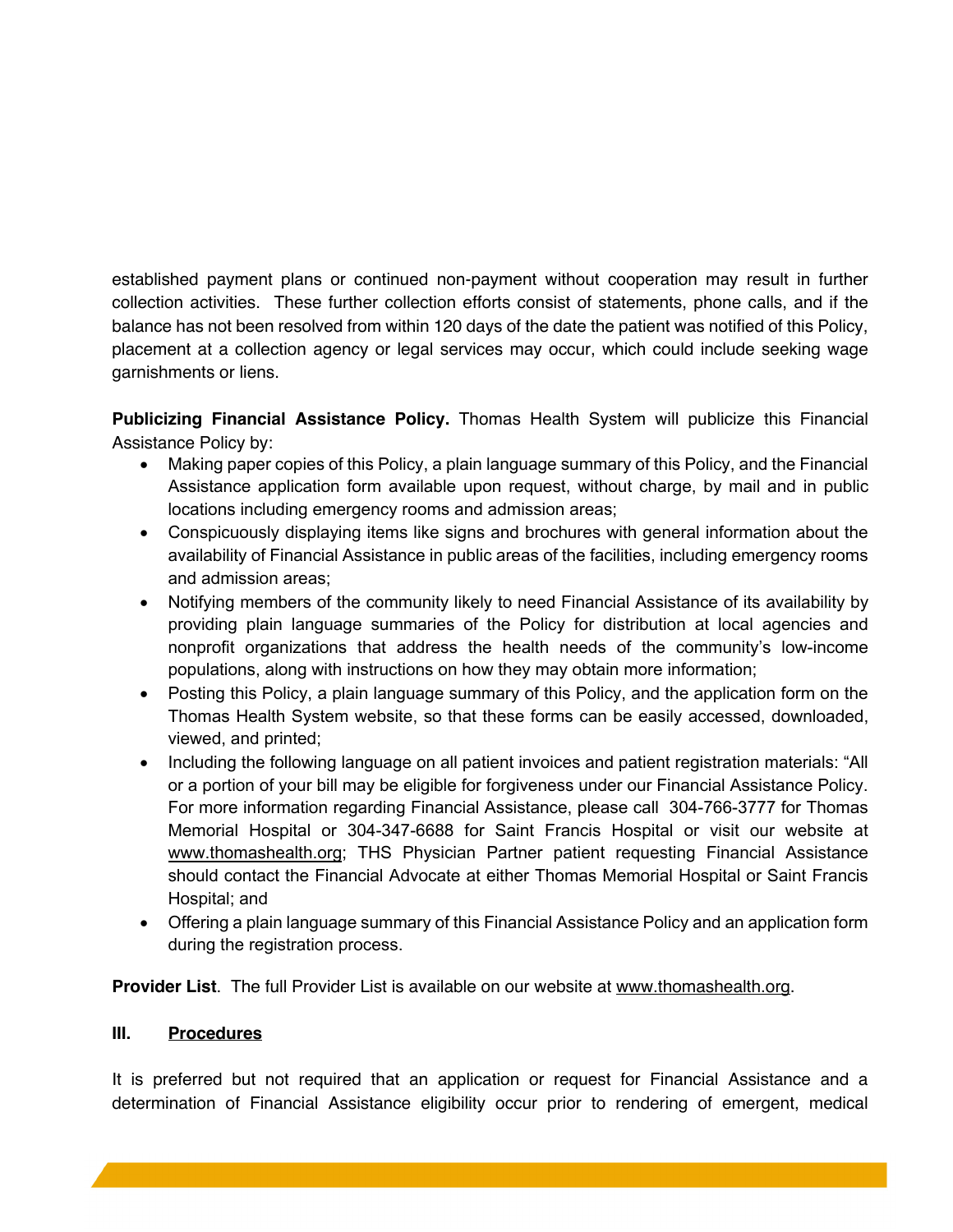necessary services. However, the determination may occur at any point in the collection cycle. Thomas Health System will provide, without discrimination, care for emergency medical conditions to individuals regardless of their eligibility under this Policy. The need for Financial Assistance shall be re-evaluated at each subsequent time of services if the last financial evaluation was completed more than six (6) months prior, or at any time additional information relevant to the eligibility of the patient for Financial Assistance becomes known.

Once it has been determined that Financial Assistance may be required, the following procedure is used:

| Registration staff, Medicaid Eligibility<br>staff, DHHR worker, Financial Advocate<br>and Patient Financial Services Director<br>or designee | Determine if patient/ responsible party is able to pay<br>$\circ$<br>charges or establish partial payment arrangements for the<br>patient liability according to established guidelines.<br>If so, collect money or establish payment plan in specific<br>$\circ$<br>hospital and/or physician billing and collection system.<br>If not, refer patient to Medicaid Eligibility Office, or DHHR<br>$\circ$<br>worker to determine if patient meets Medicaid eligibility<br>criteria.<br>If meets Medicaid eligibility, Medicaid Eligibility staff,<br>$\blacksquare$<br>DHHR worker, or Financial Advocate will place<br>patient in Pending Medicaid Insurance Plan.<br>If unable to qualify, continue<br>٠                                                                                            |
|----------------------------------------------------------------------------------------------------------------------------------------------|-------------------------------------------------------------------------------------------------------------------------------------------------------------------------------------------------------------------------------------------------------------------------------------------------------------------------------------------------------------------------------------------------------------------------------------------------------------------------------------------------------------------------------------------------------------------------------------------------------------------------------------------------------------------------------------------------------------------------------------------------------------------------------------------------------|
| <b>Registration staff, Medicaid Eligibility</b>                                                                                              | Provide patient/responsible party with Financial Assistance                                                                                                                                                                                                                                                                                                                                                                                                                                                                                                                                                                                                                                                                                                                                           |
| staff, Financial Advocate or designee                                                                                                        | application/forms and cover letter. Advise patient of need for                                                                                                                                                                                                                                                                                                                                                                                                                                                                                                                                                                                                                                                                                                                                        |
|                                                                                                                                              | supporting documentation.                                                                                                                                                                                                                                                                                                                                                                                                                                                                                                                                                                                                                                                                                                                                                                             |
| Financial Advocate or designee                                                                                                               | When patient/responsible party completes and returns<br>$\circ$<br>application, the Financial Advocate will immediately<br>evaluate for eligibility.<br>Once application is complete including all<br>supporting documentation, the Financial Advocate<br>will complete a charity worksheet and forward to the<br>Executive Director of Revenue Cycle Services for<br>approval or denial according to the Financial<br>Assistance Policy. If approved, the Financial<br>Advocate will place the patient in a Financial<br>Assistance financial class and mail approval letter to<br>the patient. Write off will appear on Financial<br>Advocate work list the next day and be written off.<br>If not approved the .Financial Advocate will send<br>denial reason letter to the patient, and make sure |